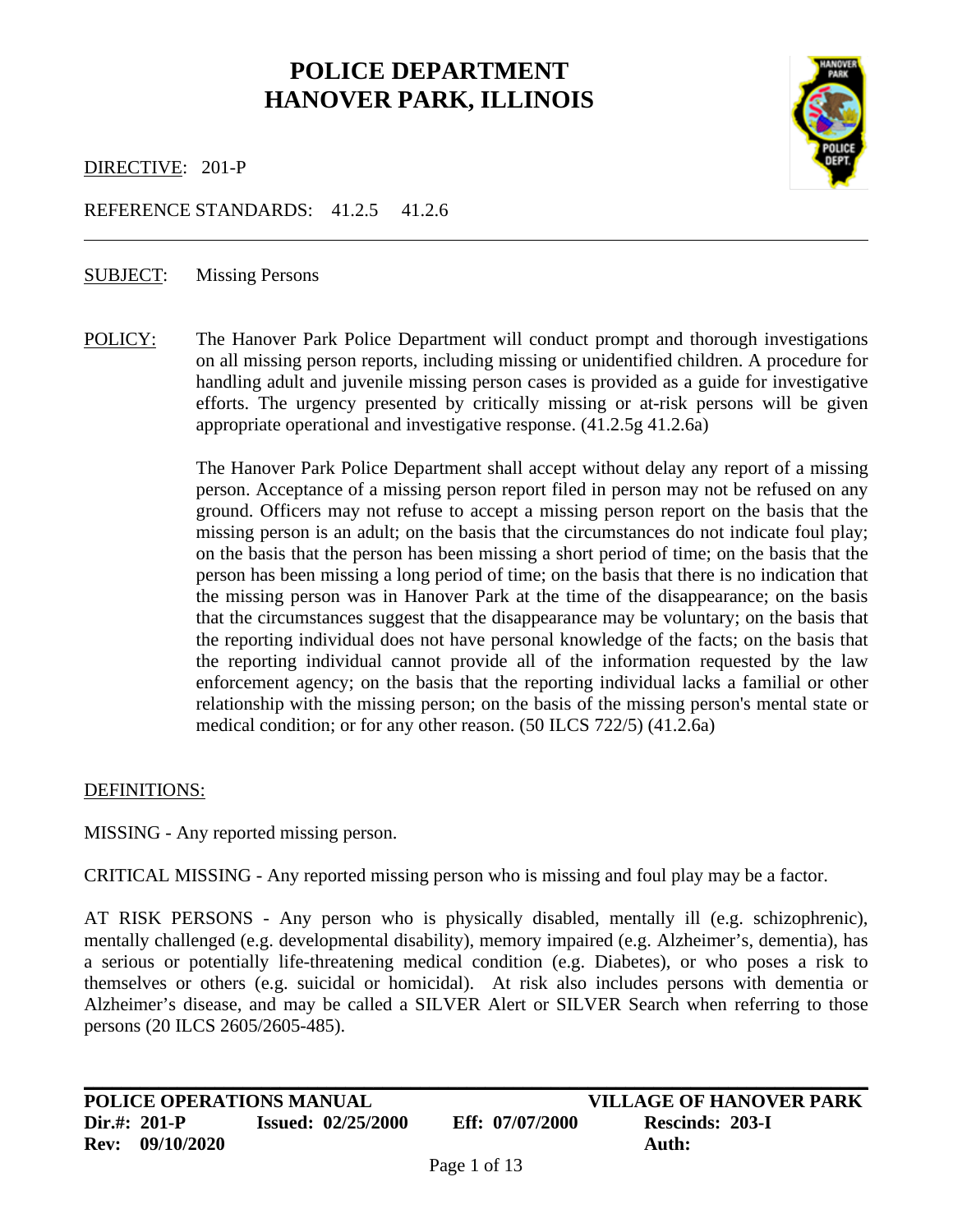HIGH RISK MISSING PERSON (50 ILCS 722/10) – A person whose whereabouts are not currently known and whose circumstances indicate that the person may be at risk of injury or death. The circumstances include but are not limited to: (1) The person is missing as a result of a stranger abduction; under suspicious, unknown, or known dangerous circumstances; or is missing more than 30 days. (2) The person has already been designated as a high-risk missing person by another law enforcement agency. (3) There is evidence that the person is at risk because the person is in need of medical attention, including but not limited to persons with dementia-like symptoms, or prescription medication; the person does not have a pattern of running away or disappearing; the person may have been abducted by a non-custodial parent; the person is mentally impaired, including, but not limited to, a person having a developmental disability, as defined in Section 1-106 of the Mental Health and Developmental Disabilities Code, or a person having an intellectual disability, as defined in Section 1- 116 of the Mental Health and Developmental Disabilities Code; the person is under the age of 21; the person has been the subject of past threats or acts of violence; the person has eloped from a nursing home; the person is a veteran or active duty member of the United States Armed Forces, the National Guard, or any reserve component of the United States Armed Forces who is believed to have a physical or mental health condition that is related to his or her service. (4) Any other factor that may, in the judgment of a law enforcement official, indicate that the missing person may be at risk.

LOCK-OUTS/NEGLECT - are juveniles who (1) have been told to leave the household (2) the child has been away and the caretaker/parent refuses to let them back, (3) the child has run away and the caretaker/parent has made no effort to recover the child, (4) the child has been abandoned or deserted.

AMBER ALERT PLAN - Establishes a coordinated system for Illinois law enforcement agencies to utilize the Illinois Emergency Management Agency (IEMA) Emergency Alert System (EAS) in voluntary cooperation by broadcasters to quickly inform the public about an abducted child and the available facts regarding the alleged abductor. The EAS is directly linked to radio and television stations in Illinois. We may activate the alert by contacting the Illinois State Police when a child is abducted who is under 16 years of age or has a proven mental or physical disability and is believed to be in danger of serious bodily harm or death.

#### I. PROCEDURE (41.2.6e)

- A. The responsibilities of the DuComm call taker will be to obtain the following information from the complainant:
	- 1. Obtain location of the incident and verify it.
	- 2. Obtain complainant information.
	- 3. Determine who is missing (in relation to the caller).
	- 4. How old is the missing person (small child, endangered adult).
	- 5. How long have they been gone.
	- 6. Gather subject description.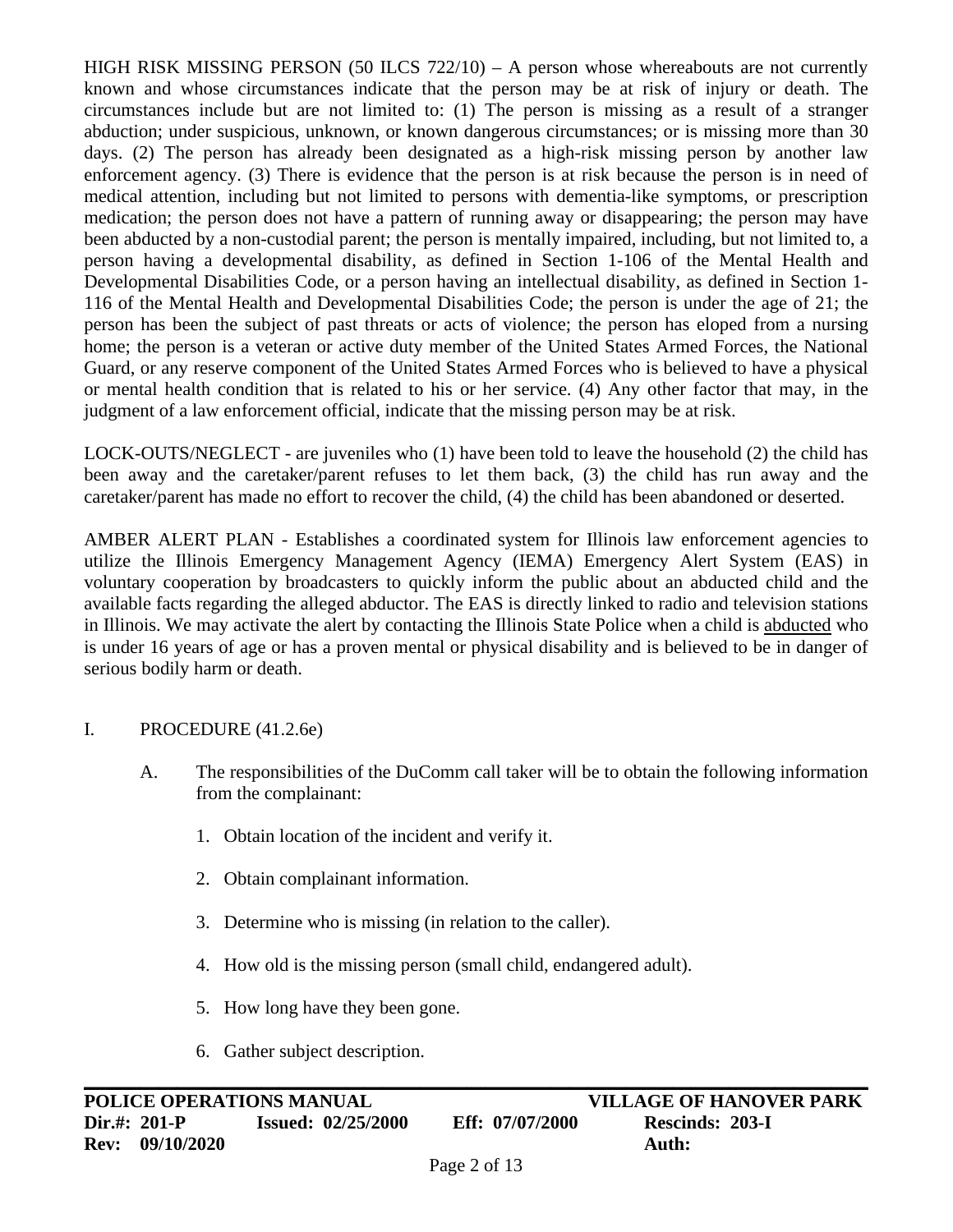- 7. Was the subject on foot or in a car. (obtain vehicle description if applicable.).
- 8. Obtain last known location.
- 9. Any idea of where the subject would have gone.
- B. The taking of and the preliminary investigation of missing persons reports are normally performed by the uniformed police officers. In all cases, the on-duty supervisor will be immediately notified of the circumstances (41.2.6b). The Investigative Bureau performs follow up investigations. (41.2.6f)
- C. When contacting the reporting party, an employee shall obtain the following information: (41.2.5a)
	- 1. Physical description, date, time, and location last seen or contacted.
	- 2. Work, cellular, and home telephone numbers of the reporting person.
	- 3. Information about circumstances of disappearance, especially any unusual circumstances that might indicate the person was abducted or is otherwise in risk of harm, injury, or death. (41.2.5g)
	- 4. Identity and phone number of associates, friends, relatives, and others who might have information about the whereabouts of the person.
	- 5. Information about any steps that have already been taken by the reporting party or others to locate the missing person.
	- 6. Any information about where the missing person might have gone, or places that the missing person frequents.
	- 7. Any information about any possible physical disability, mental illness, developmental disability, memory impairment, serious or potentially life-threatening medical condition, or dangerous to self or others. (41.2.5g)
	- 8. Any past history of voluntary disappearance or lock-out circumstances.
	- 9. Officers will ask and observe for signs of involuntary abduction (signs of struggle, disarray, abandoned purses, etc.), and other circumstances that may indicate that the disappearance was not voluntary. In such cases, the officer will collect identifying information about a known or possible abductor and/or person last seen with the missing person, including name, physical description, date of birth, identifying marks, description and possible means of transportation, including make, model, color, license number, and Vehicle Identification Number of a vehicle. (41.2.5g)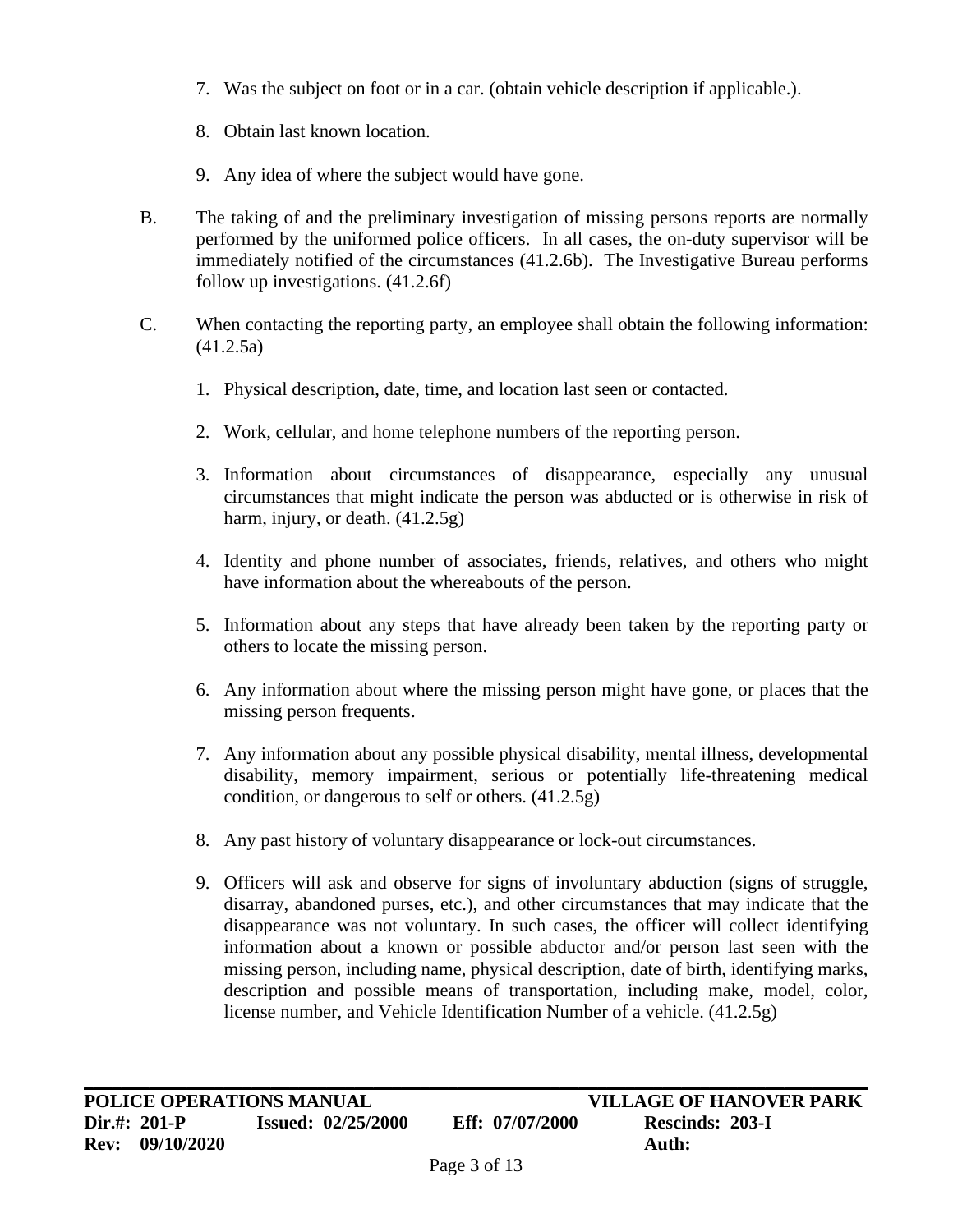- 10. As required by Illinois statute, 325 ILCS 40/7.2, any Hanover Park police officer, at the time of first contact with an individual making a report of a missing child who is under 18 years of age, shall provide that individual with information prepared by Illinois Attorney General's Office, regarding the National Center for Missing and Exploited Children and the National Runaway Safeline, (Appendix C). This form will also be available on the website for the Village of Hanover Park for ease of accessibility and also the website for the Illinois Attorney General's Office at http://www.illinoisattorneygeneral.gov/children/Report\_a\_Missing\_Minor.pdf.
- 11. Patrol supervisors will coordinate volunteers, if required, at scene after liaison with criminal follow-up investigators.
- 12. A description of possible means of transportation, including make, model, color, license number, and Vehicle Identification Number of a vehicle.
- 13. Any other reason(s) the reporting individual believes that the person is missing and/or any other information that may aid in locating the missing person.
- D. Complete the personal information and description of the missing person, to include the following information needed for NCIC/LEADS entry:
	- 1. Complete name, including alternative names used.
	- 2. Date of birth.
	- 3. Social Security number (if known), operator's license (if known), and other identifying numbers.
	- 4. Complete physical description including gender, race, height, weight, current hair color, true or natural hair color, eye color, prosthetics, surgical implants, cosmetic implants, physical anomalies, blood type (if known), scars, identifying marks, birthmarks, moles, tattoos, braces, etc.
	- 5. Description of vehicle, if involved.
	- 6. Clothing description, including shoes or boots, accessories, earrings and other jewelry worn.
	- 7. Recent photograph, if available. Recent photograph(s) are preferable, and officers are encouraged to attempt to ascertain the approximate date the photograph(s) were taken.
	- 8. Information on electronic communications devices, such as cellular telephone numbers and email addresses.
	- 9. School and/or employer name(s) and location(s).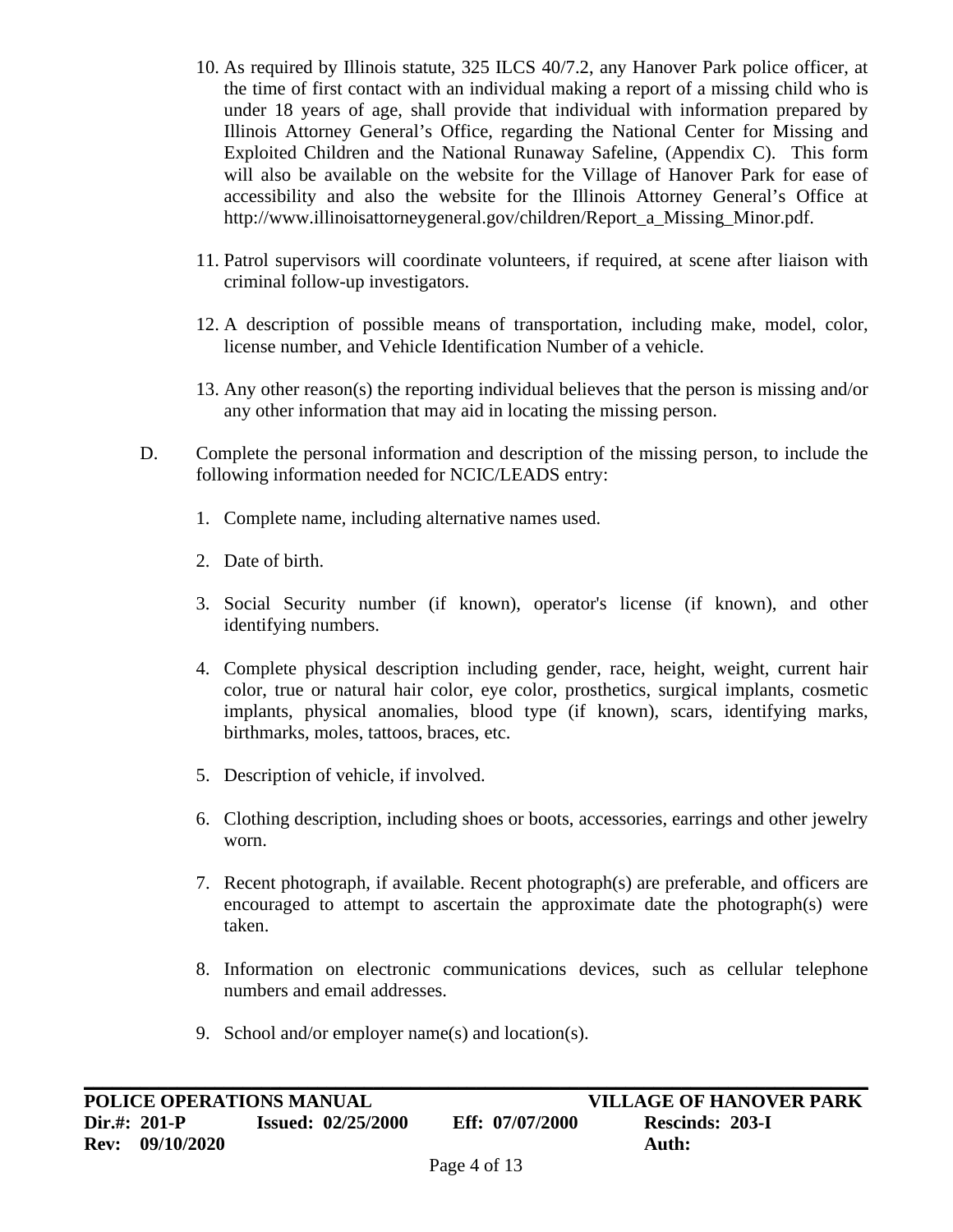10. Name(s) and location(s) of dentist(s) or primary care physician(s) or provider(s).

- E. Officers shall notify the person making the report, a family member, or other person in a position to assist the law enforcement agency in its efforts to locate the missing person of the following:
	- 1 General information about the handling of the missing person case or about intended efforts in the case to the extent that the law enforcement agency determines that disclosure would not adversely affect its ability to locate or protect the missing person or to apprehend or prosecute any person criminally involved in the disappearance;
	- 2. That the person should promptly contact law enforcement agency if the missing person remains missing in order to provide additional information and materials that will aid in locating the missing person such as the missing person's credit cards, debit cards, banking information, and cellular telephone records; and
	- 3. That any DNA samples provided for the missing person case are provided on a voluntary basis and will be used solely to help locate or identify the missing person and will not be used for any other purpose.
- F. Officers shall inform the reporting citizen of one of 2 resources, based upon the age of the missing person. If the missing person is under 18 years of age, contact information for the National Center for Missing and Exploited Children shall be given. If the missing person is age 18 or older, contact information for the National Center for Missing Adults shall be given.
- G. Officers handling the remains of a missing person who is deceased must notify the agency handling the missing person's case. Documented efforts must be made to locate family members of the deceased person to inform them of the death and location of the remains of their family member.
- H. The Hanover Park Police Department may make available informational materials, through publications or electronic or other media, that advise the public how the materials are used to help locate or identify missing persons.
- I. Endangered Missing Persons Advisory (41.2.5d 41.2.6d)
	- 1. Personnel shall provide for the prompt use of the Endangered Missing Person Advisory in appropriate high-risk cases. The Endangered Missing Person Advisory is a voluntary partnership between law enforcement and local broadcasters for notifying the public about a missing and endangered person, intended to rapidly disseminate information about a missing and endangered person to law enforcement agencies, broadcasters, and the public. This advisory also includes persons with dementia or Alzheimer's disease, and may be referred to as a SILVER Alert or SILVER Search when referring to those persons (20 ILCS 2605/2605-485). The advisory is initiated utilizing the criteria for an Endangered Missing Person, as follows:
		- a. The person is missing under unexplained or suspicious circumstances.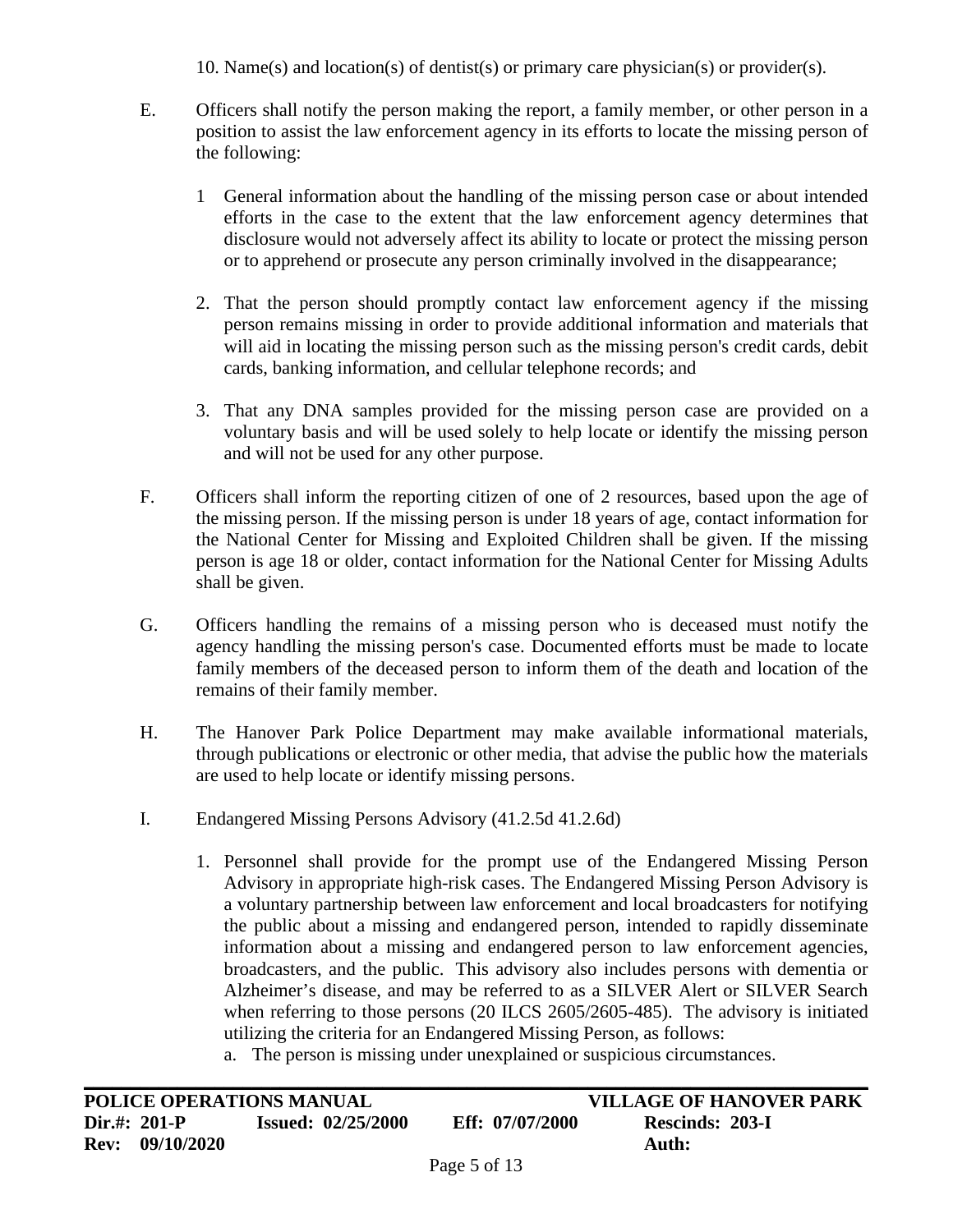- b. The person is believed to be in danger because of age, health, mental or physical disability, environment, weather conditions, or in the company of a potentially dangerous person of some other factor that may expose the person to possible harm or injury.
- c. Public information is available that could assist in the safe recovery of the person.
- d. The circumstances do not fit the criteria of an AMBER Alert.
- 2. The procedures to initiate an Endangered Missing Person Advisory will mirror Amber Alert procedures described in section VI below, including supervisory approvals.
	- a. Enter the missing person into LEADS and NCIC. Cross reference other involved parties, as well as vehicle information, if available.
	- b. Complete the fax packet required to activate the Endangered Missing Person Advisory. (Attachment B)
		- 1) Fax message must include as much detailed information as possible to enable the public to identify the person.
		- 2) If available, include a current photograph of the missing person.
		- 3) Notify ISP SCC by fax.
			- a) Contact the ISP SCC immediately confirming receipt of the packet information or if there are any difficulties transmitting information.
			- b) The Patrol supervisor will be the Department contact for ISP SCC.
- 3. If the case involves a child and if a current photograph of the child is available, forward it along with a copy of all details/summaries to the Illinois State Clearinghouse for Missing and Exploited Children Manager.
- 4. Activation of the Endangered Missing Person Advisory does not replace other law enforcement notification systems including, but not limited to, ISPERN messages, LEADS/NCIC, media releases, etc.

#### II. LAW ENFORCEMENT RISK ASSESSMENT (41.2.6e)

- A. Upon initial receipt of a missing person report, officers shall immediately determine whether there is a basis to determine that the missing person is a high-risk missing person.
- B. If officers have previously determined that a missing person is not a high-risk missing person, but obtain new information, they shall immediately determine whether the information indicates that the missing person is a high-risk missing person.

#### III. INVESTIGATIVE ACTIONS (41.2.6e 41.2.6f)

A. An immediate follow-up investigation should be initiated in any juvenile or adult case involving extenuating circumstances. (41.2.6f)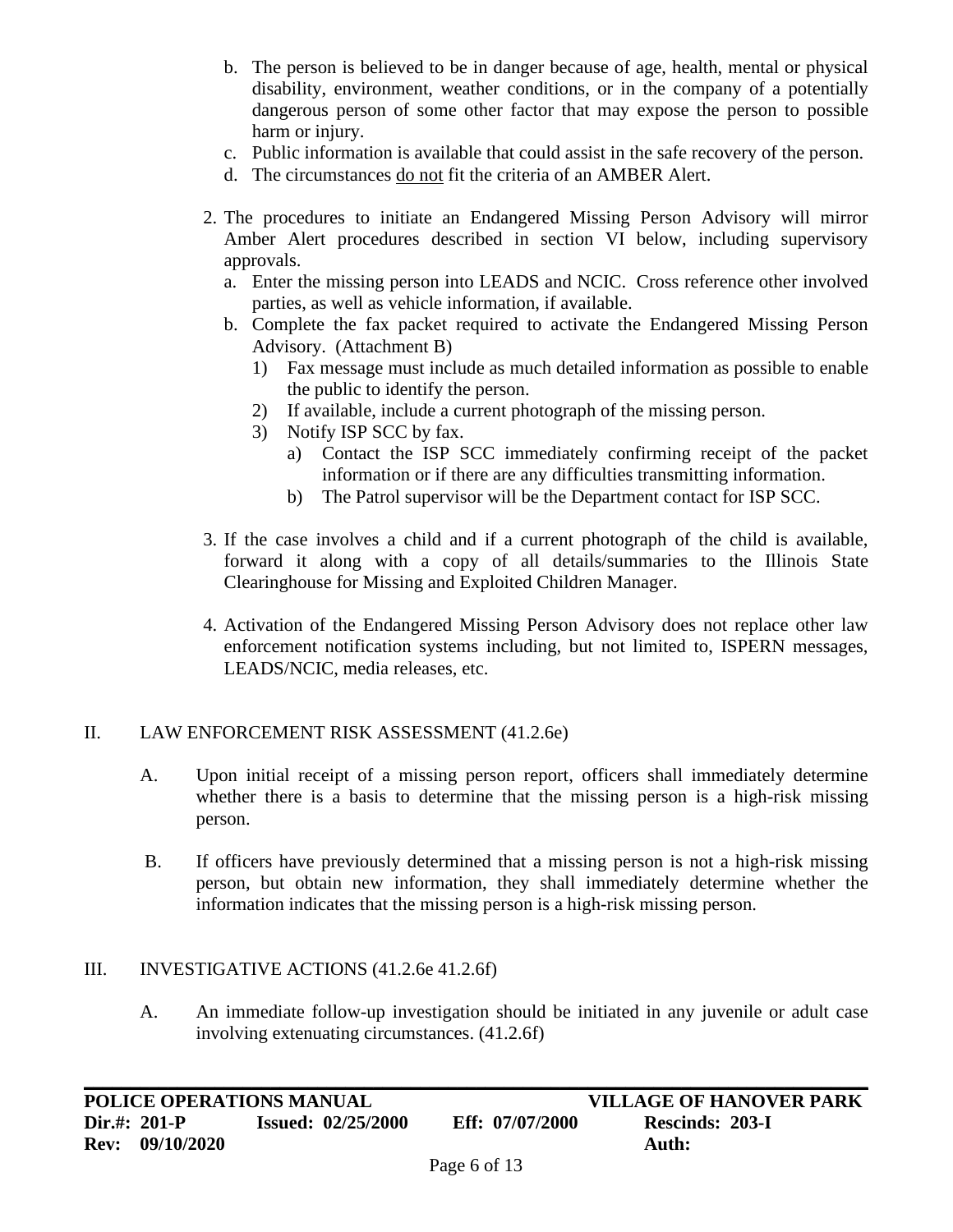- B. The Investigation Bureau will be responsible for the follow-up investigation on all missing persons, including runaways. (41.2.6f)
- C. The reporting person should be re-contacted periodically during the course of the followup investigation. (41.2.5e)
- D. When a child under the age of 12 or an individual with special needs has been reported missing, and is not located within a reasonable amount of time, (e.g. or prior to nightfall), the employee shall contact a supervisor who will arrange for additional assistance in searching and conducting follow-up (41.2.5d 41.2.5f 41.2.6c)
- E. In any case where it appears that the person may be at risk or critically missing, supervisors may contact the news media and request broadcast of critical information about the missing person. (i.e. Missing Child) (41.2.5d 41.2.5g 41.2.6c 41.2.6d)
- F. In critical missing cases, the Investigations Bureau will also conduct the investigation as a crime scene and will utilize normal investigative strategies.
- G. Investigators will contact intelligence sources and assistance agencies (i.e. Crime Analysis, National Center for Missing and Exploited Children, informant contacts) (41.2.5d 41.2.6c).
- H. If the person identified in a missing person report remains missing after 30 days, and the additional information and materials specified below have not been received, the investigating officers shall attempt to obtain:
	- 1. DNA samples from family members or from the missing person along with any needed documentation, or both, including any consent forms, required for the use of State or federal DNA databases, including, but not limited to, the Local DNA Index System (LDIS), State DNA Index System (SDIS), and National DNA Index System (NDIS).
	- 2. An authorization to release dental or skeletal x-rays of the missing person.
	- 3. Any additional photographs of the missing person that may aid the investigation or an identification; the investigating officers are not required to obtain written authorization before they release publicly any photograph(s) that would aid in the investigation or identification of the missing person.
	- 4. Dental information and x-rays.
	- 5. Fingerprints.
- I. All DNA samples obtained in missing person cases shall be immediately forwarded to the Department of State Police for analysis.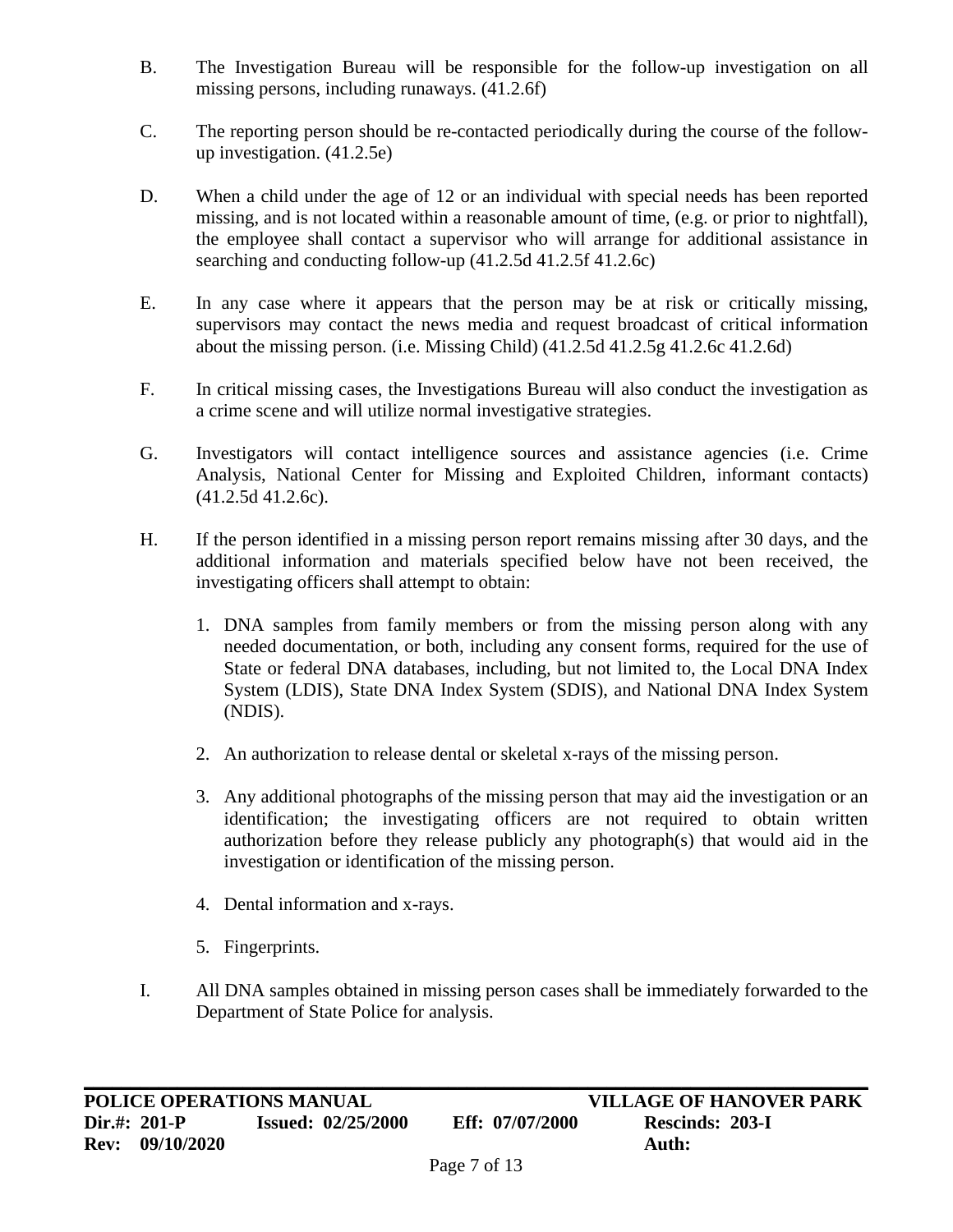#### IV. NCIC/LEADS ENTRY AND RADIO BROADCASTS (41.2.5b 41.2.6c 41.2.6e)

- A. The preliminary investigating employee shall initiate an NCIC/LEADS entry and ensure a broadcast is made as soon as possible, via police radio, on any missing persons who are missing when extenuating circumstances exist, such as:
	- 1. There is reason to believe the person is missing involuntarily.
	- 2. The missing person is believed to be a danger to himself.
	- 3. The person is believed to be ill, injured, physically disabled, mentally ill, memory impaired, or mentally challenged.
	- 4. The person is believed to be in danger of physical harm.
- B. After obtaining the necessary information, the reporting employee shall immediately respond to the station and ensure that the Records/Communications clerk enters the missing person into the NCIC/LEADS system.
- C. It is the responsibility of the Records/Communications clerk to make entry of the missing persons report into the system. (41.2.5c). Records personnel shall immediately enter all collected information relating to the missing person case in the Law Enforcement Agencies Data System (LEADS) and the National Crime Information Center (NCIC) databases. The information shall be provided in accordance with applicable guidelines relating to the databases. Other available information shall be entered as follows:
	- 1. All appropriate DNA profiles, as determined by the Department of State Police, shall be uploaded into the missing person databases of the State DNA Index System (SDIS) and National DNA Index System (NDIS) after completion of DNA analysis and other procedures required for database entry.
	- 2. Information relevant to the Federal Bureau of Investigation's Violent Criminal Apprehension Program shall be entered as soon as possible.
- D. Records personnel who receive LEADS/NCIC notification of information that will aid in the prompt location and safe return of a high-risk missing person shall notify officers to be on the lookout for the missing person or a suspected abductor.

#### V. REPORTS (41.2.6e)

- A. Missing person cases require a minimum of a missing person report. Other reports, such as supplementary reports, may be necessary depending on the circumstances.
- B. Officers shall document all follow-up investigation with appropriate reports.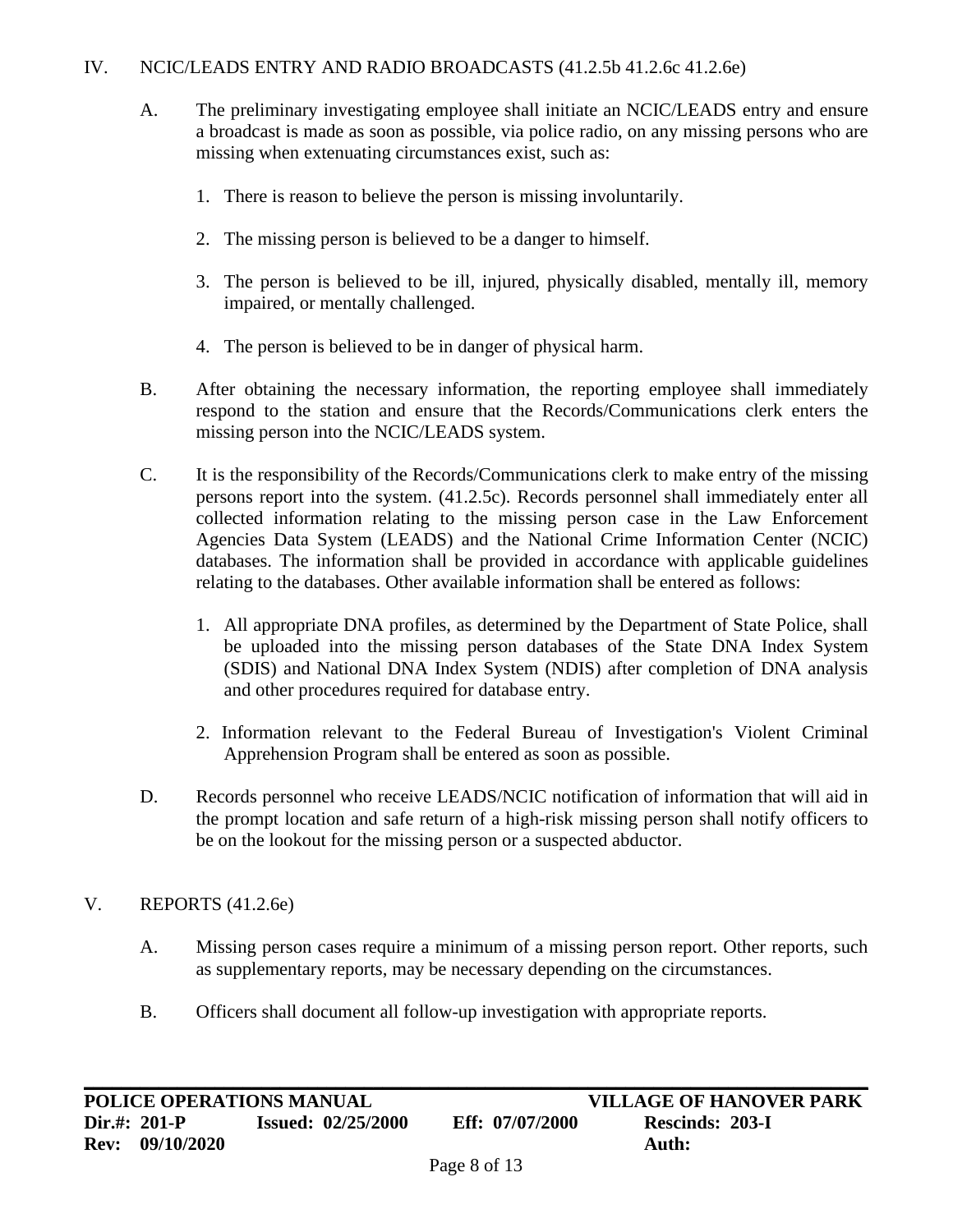- C. Whenever a missing person has been located or returned, it is the responsibility of the employee receiving the information to complete a Supplemental report documenting the return of the missing person and notify the Records/Communications clerk for cancellation of the person in the NCIC/LEADS system. (41.2.5c)
- D. Dissemination of collected information (41.2.5b)
	- 1. Employees taking the initial Missing Person report will be responsible to forward the report to the NCIC/LEADS operator as in Section IV.B.
	- 2. The original Missing Person Report will be placed in the "in box" in the Records division for supervisor approval.
	- 3. The Records personnel will then be responsible for forwarding copies to the Investigative Bureau and Social Service unit.
	- 4. Records personnel will also place the missing person information on the Daily Bulletin.

#### VI. LOCATED RUNAWAYS - OTHER JURISDICTIONS

- A. All located runaways from other jurisdictions as well as runaways who are refusing to return to their residence should be brought to the Police Department.
- B. The originating agency will be contacted and determine the course of action to follow for the return of the runaway.
- C. Runaways refusing to return to their residence will be handled according to existing procedure involving the Illinois Juvenile Court Act.
	- 1. Social Service intervention, i.e.: The Bridge, DCFS, etc.

#### VII. (AMBER) ALERT NOTIFICATION PLAN (41.2.5d 41.2.6d)

- A. Personnel shall provide for the prompt use of an Amber Alert in cases involving abducted children. The AMBER Alert will be activated when the shift supervisor has confirmed that an abduction has taken place and verified the following two criteria have been met:
	- 1. The child must be under the age of 16 or has a proven mental or physical disability,
	- 2. You must believe the child is in danger of serious harm or death.
- B. The AMBER Alert Activation Plan
	- 1. The AMBER Facsimile Transmission Packet, Appendix A, will be completed.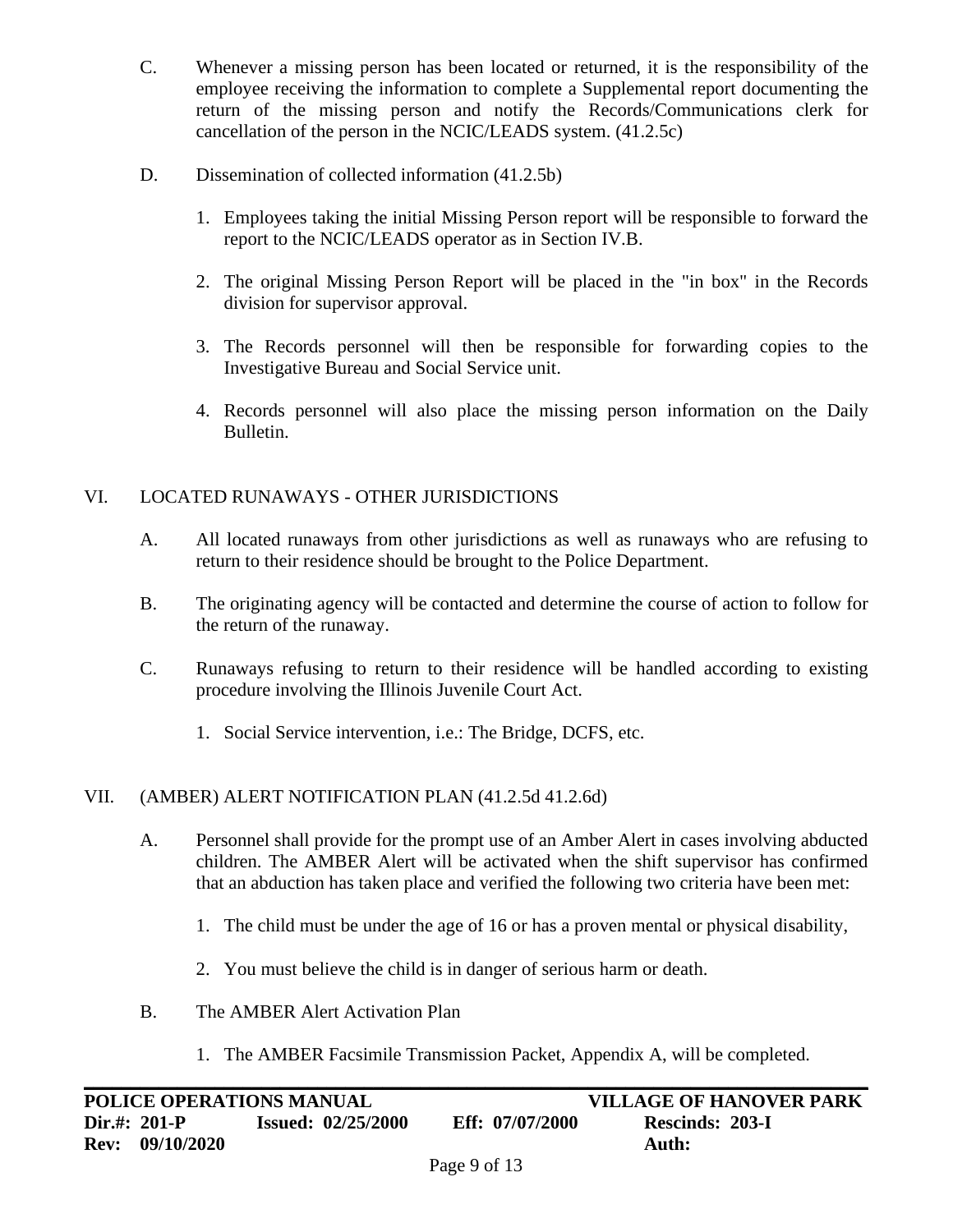- 2. A current photograph of the abducted child will be submitted with the packet, either by FAX or e-mailed to [missing@isp.state.il.us](mailto:missing@isp.state.il.us) after being scanned.
- 3. The Shift Supervisor will contact the Illinois State Police Springfield Area Communications (ISP SAC) at 1-217-786-6677 and confirm that the packet has been received.
- C. ISP SAC will disseminate the information over ISPERN and will send a copy of the packet to the Illinois Emergency Management Agency (IEMA). IEMA will contact all broadcast companies and release the information and the photograph.
- D. The broadcasting companies will rebroadcast the alert at a minimum of every 30 minutes for at least four hours (not to exceed eight hours) after the notification was received. The decision to continue to rebroadcast after eight hours will be up to the individual broadcasting station.
- E. If the child is located or the case is closed within eight hours of the AMBER activation, the Cancellation Form will be completed and submitted to ISP SAC who will notify IEMA. IEMA will then notify the broadcasting companies.
- F. After eight hours of the abduction, any updates/cancellations should be made directly to the Illinois State Clearinghouse for Missing and Exploited Children Manager, 1-800-843- 5763.

#### VIII. A CHILD IS MISSING (ACIM) ALERT PROGRAM (41.2.5d 41.2.6d)

- A. A Child is Missing (ACIM) sends a recorded message to numerous phone numbers in the area of a missing person who is a child, elderly, and/or disabled. ACIM is activated by calling their toll-free number 1-888-875-2246. ACIM can be used by the Hanover Park Police Department in any case where it would benefit the investigation.
- B. When contacted, ACIM takes all pertinent information, including but not limited to:
	- 1. Name of law enforcement agency
	- 2. City, county and state of agency
	- 3. Name of person missing
	- 4. Date of Birth
	- 5. Gender
	- 6. Nationality
	- 7. Height and Weight
	- 8. Hair and Eye color
	- 9. Clothing description
	- 10. Any scars or other physical characteristics
	- 11. Any medical/psychological conditions to be aware of
	- 12. Home address including zip code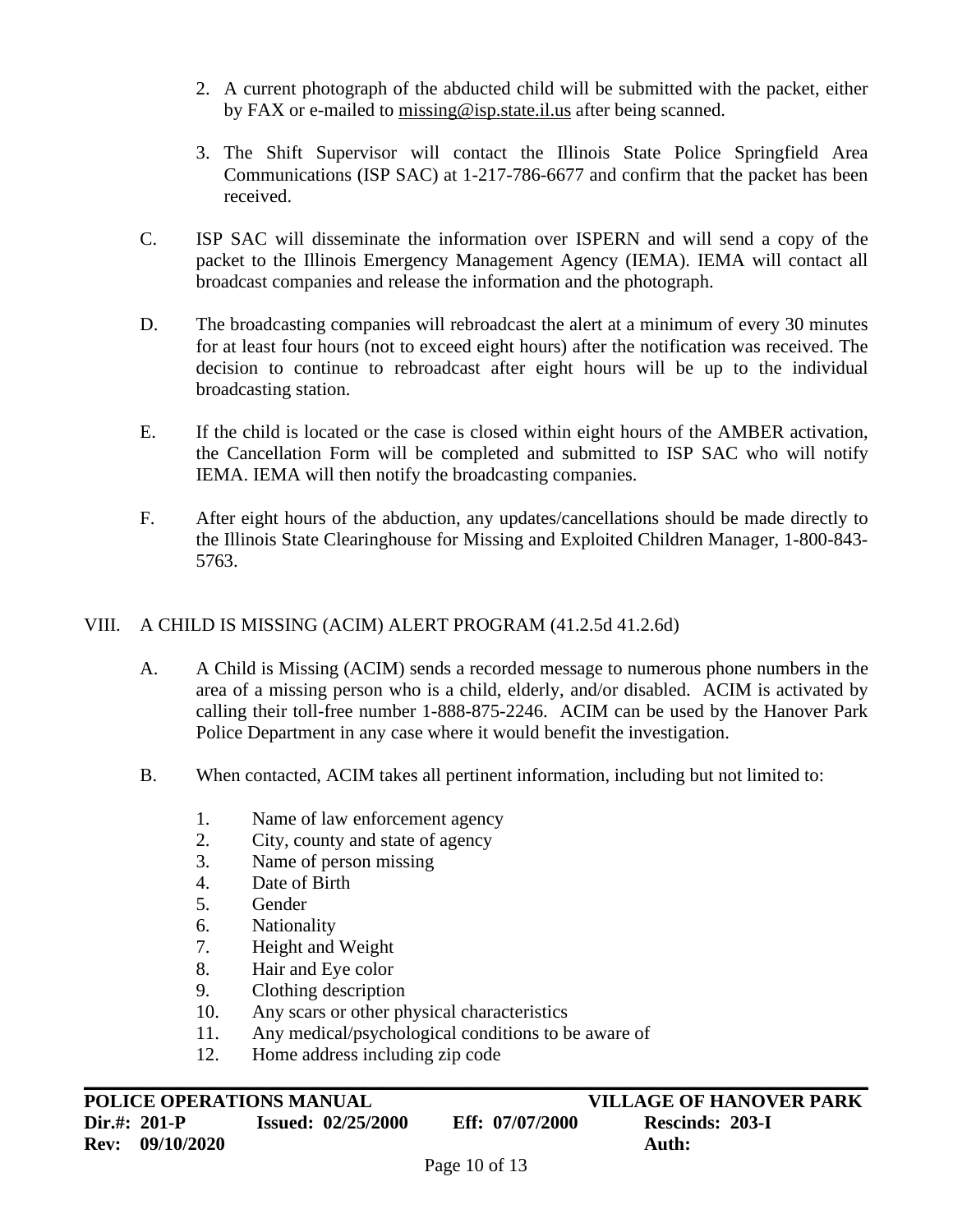- 13. Location last seen with zip code if different than residence
- 14. Police department phone number for the public to call to report information
- 15. Case # or Reference # assigned to the case
- 16. If there is water or wooded areas in the vicinity
- 17. Have friends and family been contacted
- 18. Has the person gone missing before
- 19. Is there foul play, kidnapping or parental abduction suspected
- 20. If the missing is a child, is the agency aware of any sexual predators within 1 mile of the last seen address
- 21. A Child Is Missing also requests a cell or beeper number to reach the officer on the scene for additional information.
- C. ACIM then makes a recorded message with the information that has been supplied.
- D. The location last seen is entered into the computer and a database of phone numbers of the residents/businesses is gathered. The message is then sent out to the community.
- E. When a child is reported missing near water, the immediate area is canvassed with the message, then the search area is expanded if the child has not been found.
- F. ACIM continues to work with the officer on the scene and/or the communications department until the missing person has been found.
- G. After recovery, the agency calls ACIM to stop the search. ACIM then faxes a case follow-up form to the officer/agency to be filled out, documenting the conclusion of the case. The agency then faxes the form back to ACIM.

#### VIII. UNIDENTIFIED PERSONS OR HUMAN REMAINS (50 ILCS 722/20)

- A. If the Hanover Park Police Department comes into custody of an unidentified deceased person or human remains, the investigating officer(s) shall immediately notify the coroner or medical examiner of the county in which the remains were found. The coroner or medical examiner is required to respond to the scene and take charge of the remains.
- B. Notwithstanding any other action deemed appropriate for the handling of the human remains, the investigating officer(s), medical examiner, or coroner shall make reasonable attempts to promptly identify human remains. This does not include historic or prehistoric skeletal remains. These actions shall include, but are not limited to, obtaining the following when possible:
	- 1. Photographs of the human remains prior to an autopsy.
	- 2. Dental and skeletal X-rays.
	- 3. Photographs or items found on or with the human remains.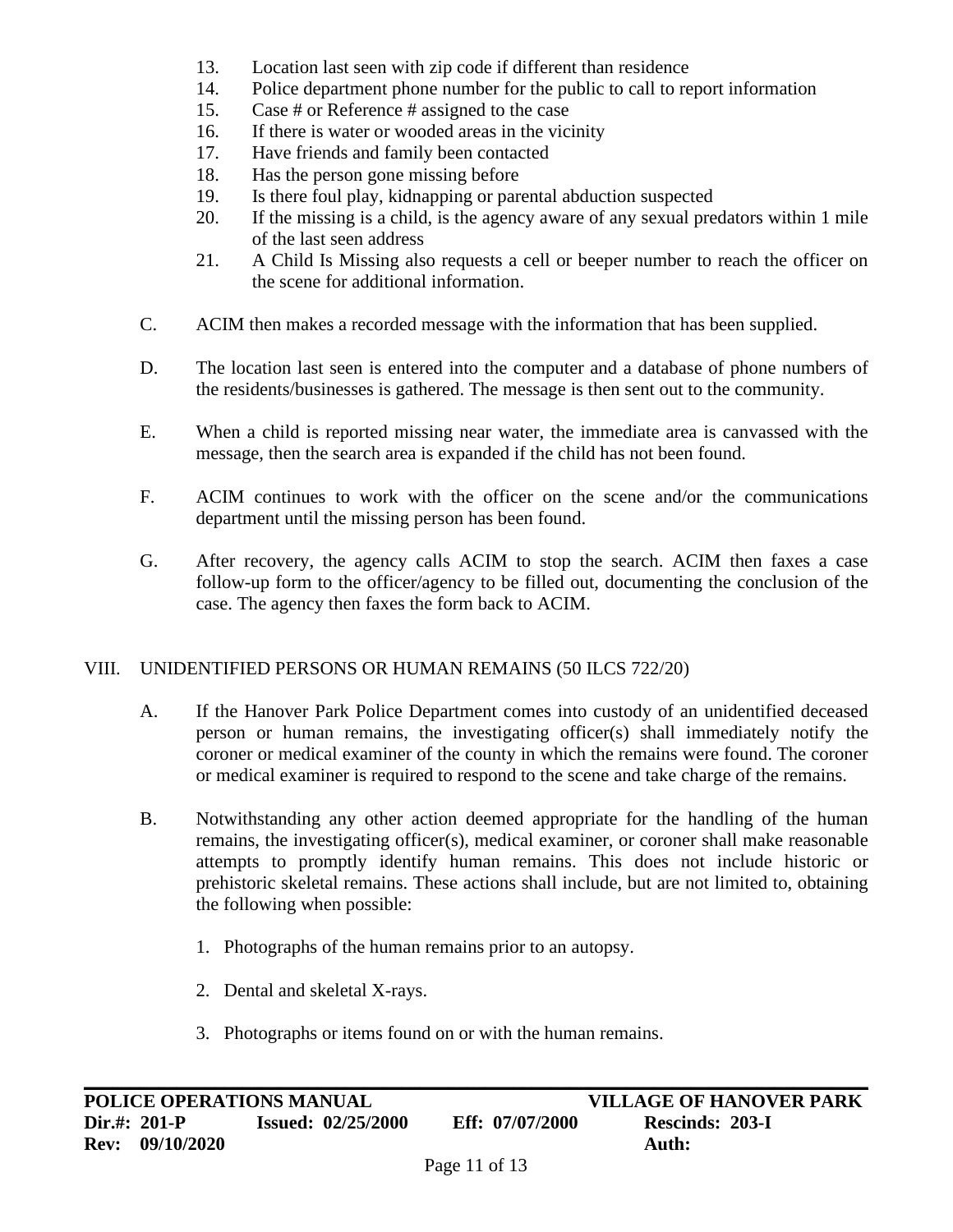- 4. Fingerprints from the remains.
- 5. Tissue samples suitable for DNA analysis.
- 6. Any other information that may support identification efforts.
- C. The investigating officer(s), medical examiner, coroner, or other person(s) shall not dispose of, or engage in actions that will materially affect the unidentified human remains before the items essential for human identification efforts listed above are obtained.
- D. Cremation of unidentified human remains is prohibited per 50 ILCS 722/20(d).
- E. The investigating officer(s), medical examiner, or coroner shall seek support from appropriate State and federal agencies, including National Missing and Unidentified Persons System resources to facilitate prompt identification of human remains. This support may include, but is not limited to, fingerprint comparison; forensic odontology; nuclear or mitochondrial DNA analysis, or both; and forensic anthropology.
- F. Fingerprints from the unidentified remains, including partial prints, shall be submitted to the Department of State Police or other resource for the purpose of attempting to identify the deceased. Tissue samples collected for DNA analysis shall be submitted within 30 days of the recovery of the remains to a National Missing and Unidentified Persons System partner laboratory or other resource where DNA profiles are entered into the National DNA Index System upon completion of testing. Forensic anthropological analysis of the remains shall also be considered.
- G. The investigating officer(s), medical examiner, or coroner shall contact the Department of State Police to request the creation of a National Crime Information Center Unidentified Person record within 5 days of the discovery of the remains. The Hanover Park Police Department, medical examiner, or coroner shall provide the Department of State Police all information required for National Crime Information Center entry.
- H. The investigating officer(s), medical examiner, or coroner shall obtain a National Crime Information Center number from the Department of State Police to verify entry and maintain this number within the unidentified human remains case file. A National Crime Information Center Unidentified Person record shall remain on file indefinitely or until action is taken by the originating agency to clear or cancel the record. The investigating officer(s), medical examiner, or coroner shall notify the Department of State Police of necessary record modifications or cancellation if identification is made.
- I. The investigating officer(s), medical examiner, or coroner shall create an unidentified person record in the National Missing and Unidentified Persons System prior to the submission of samples or within 30 days of the discovery of the remains, if no identification has been made. The entry shall include all available case information including fingerprint data and dental charts. Samples shall be submitted to a National Missing and Unidentified Persons System partner laboratory for DNA analysis within 30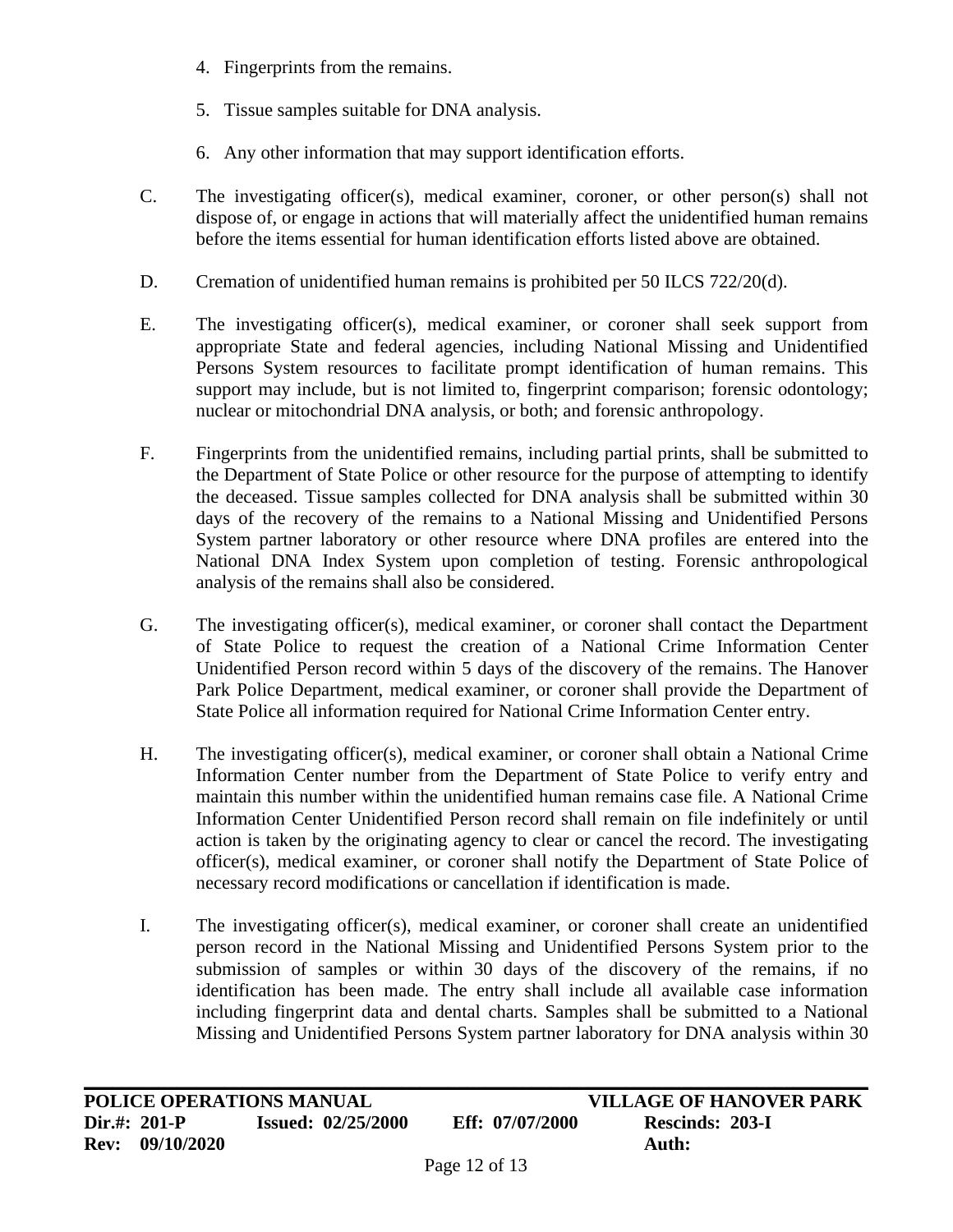Days. A notation of DNA submission shall be made within the National Missing and Unidentified Persons System Unidentified Person record.

- J. The Hanover Park Police Department, medical examiner, coroner, or the Department of State Police may pursue other efforts to identify human remains including efforts to publicize information, descriptions, or photographs related to the investigation.
- K. If historic or prehistoric human skeletal remains are determined by an anthropologist to be older than 100 years, jurisdiction shall be transferred to the Department of Natural Resources for further investigation under the Archaeological and Paleontological Resources Protection Act.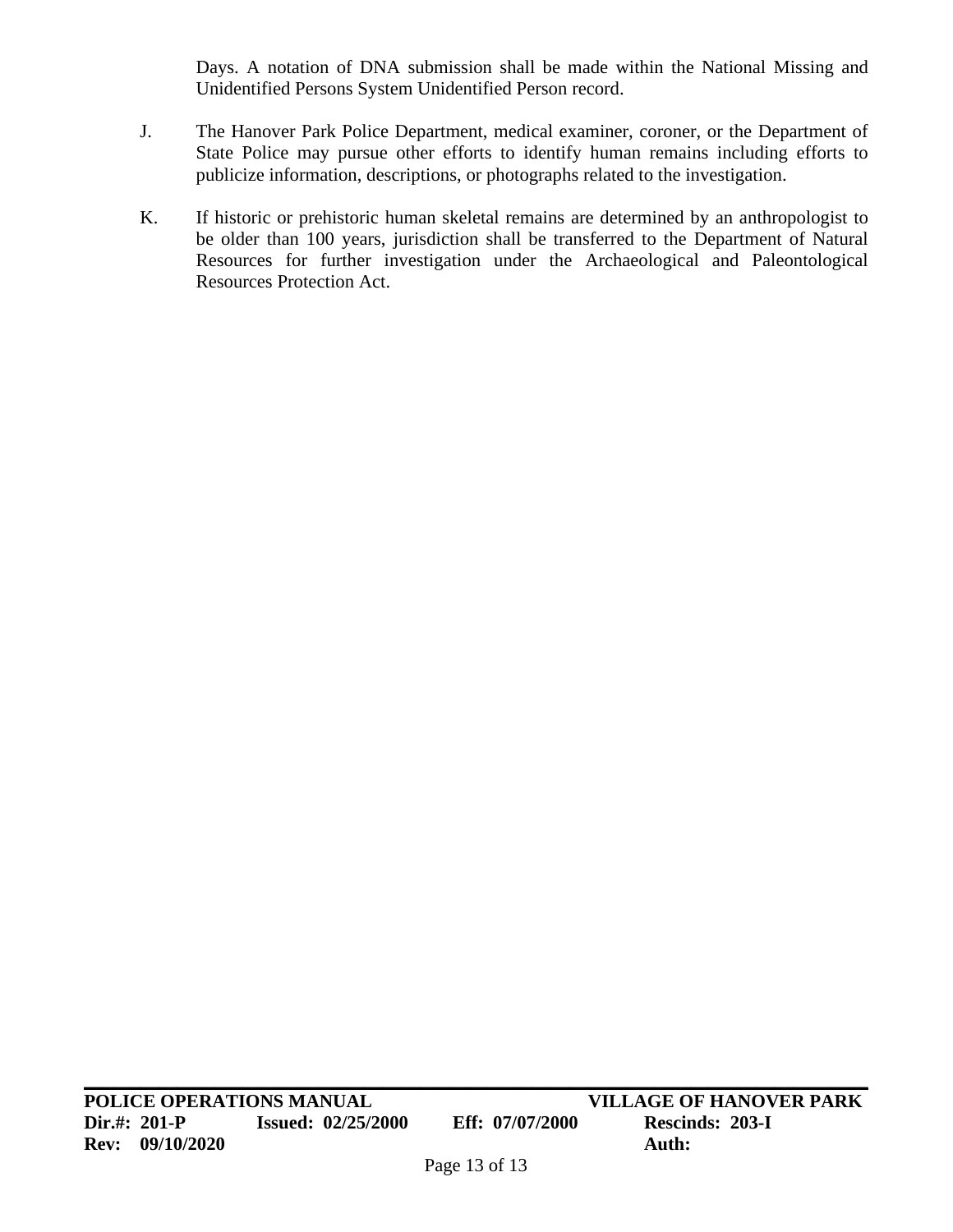# State of Illinois AMBER ALERT

### Notification Plan

(Public Act 92-0259) FACSIMILE TRANSMISSION PACKET

| Date:    |                                                                                                                                                                                                                                                                                                       |
|----------|-------------------------------------------------------------------------------------------------------------------------------------------------------------------------------------------------------------------------------------------------------------------------------------------------------|
| To:      | Illinois Springfield Communications Center<br>Telephone #: 217-786-6677<br>Facsimile #: 217-786-7191                                                                                                                                                                                                  |
| From:    |                                                                                                                                                                                                                                                                                                       |
|          |                                                                                                                                                                                                                                                                                                       |
|          |                                                                                                                                                                                                                                                                                                       |
| Subject: | ALERT                                                                                                                                                                                                                                                                                                 |
|          | <b>CHILD ENDANGERMENT/ABDUCTION</b><br><b>EMERGENCY NOTIFICATION MESSAGE</b>                                                                                                                                                                                                                          |
|          | OCA (LEADS/NCIC) Number:                                                                                                                                                                                                                                                                              |
|          | <b>PHOTOGRAPH OF THE CHILD SENT TO missing@isp.state.il.us G Yes G Forthcoming</b><br>The Illinois State Clearinghouse for Missing & Exploited Children manager will contact your agency to provide<br>guidance in forwarding photographs and/or additional information pertaining to this abduction. |

If you have any questions regarding this transmission, please call the sender at the telephone number listed above.

*This facsimile contains CONFIDENTIAL INFORMATION which may also be legally privileged and is intended only for the use of the individual or entity to which it is addressed. Unauthorized disclosure or dissemination may be prohibited by state and federal statutes. If you have received this communication in* **EMERGENCY NOTIFICATION MESSAGE CRITERIA**

The child is under the age of 16 **or** has a proven mental or physical disability, **and** Police **must believe** the child is in danger of serious bodily harm or death.

**ABDUCTION INFORMATION** Date Abducted: Time Abducted: Location/Place of Abduction: Direction of Travel/Destination:

**Vehicle Description** Make/Model: Year: Color: Plate: State of Issue: Incident Details: **CHILD INFORMATION** *(Complete an additional page for each additional child abducted)* Last Name: First Name: MI: Date of Birth or approximate age: Sex: Race: Height: Weight: Hair: Eyes: **Clothing** Shirt: Pants: